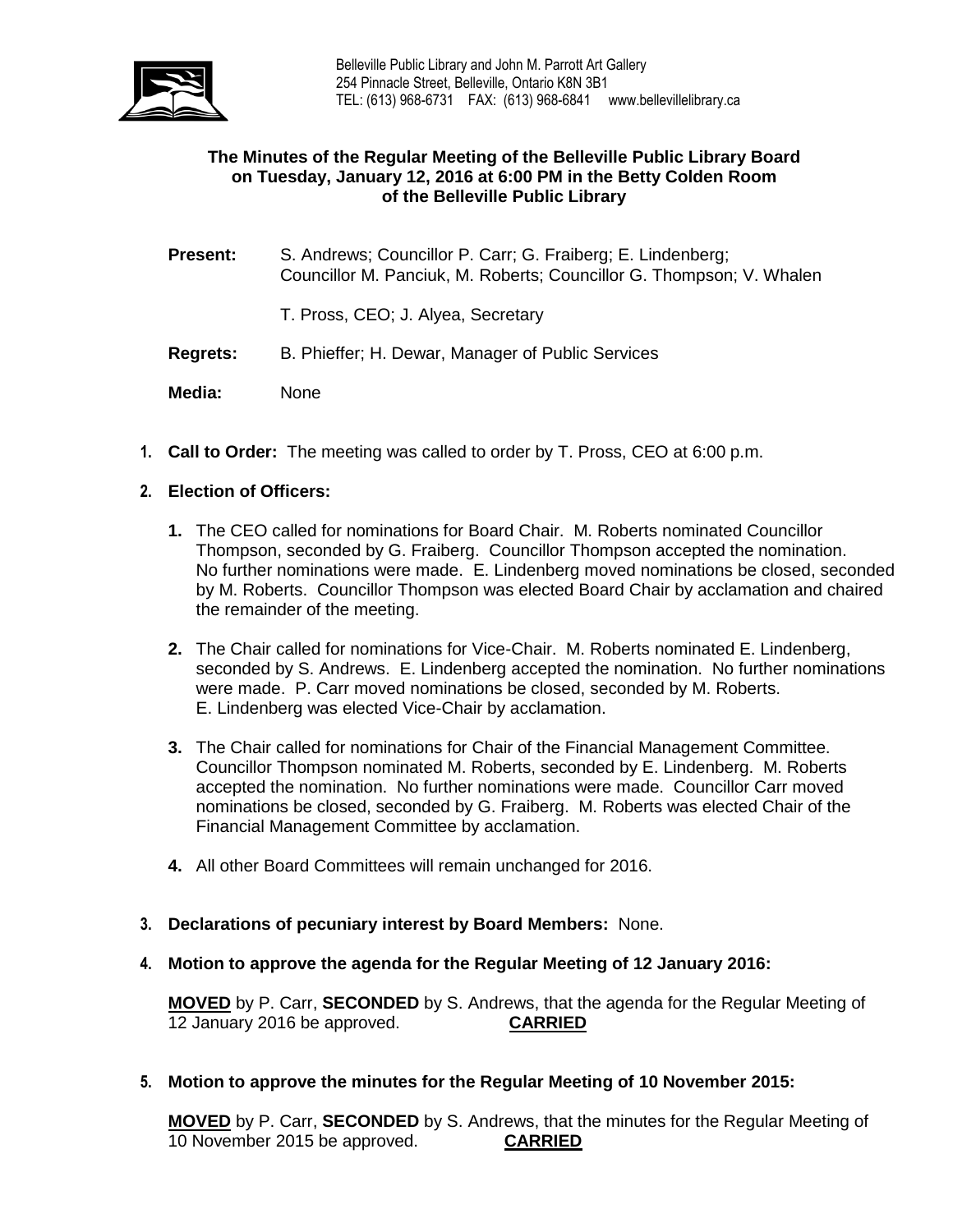

# **Business arising:**

- 1. The CEO is trying to reach TV Cogeco to inquire about producing a segment on library services. He will report at the February meeting.
- 2. Stickers indicating fine amount for DVDs have been ordered.

# **6. Items for Information:**

**Statistics for October and November 2015 CEO's Report Media List**

**MOVED** by M. Roberts, **SECONDED** by V. Whalen, that the CEO prepare a report for the February meeting on increasing the hours the Gallery is open. **CARRIED**

**MOVED** by G. Fraiberg, **SECONDED** by M. Roberts, to receive the Items for Information. **CARRIED**

## **7. Financial Statement to 31 December 2015:**

**MOVED** by M. Roberts, **SECONDED** by S. Andrews, to approve the Financial Statement to 31 December 2015. **CARRIED**

#### **8. Financial Update:**

The CEO provided an update on the 2015 Financials.

#### **9. New Library Card Launch:**

**MOVED** by E. Lindenberg, **SECONDED** by S. Andrews**,** THAT the Library Board authorizes the CEO to implement a promotion for the new Library cards which would offer the new cards for free to existing cardholders, with a suggested donation of \$3, for a period of 12 months, from February 1st, 2016 until January 31st, 2017. **CARRIED**

A launch to introduce the new cards to the public and media is tentatively set for February  $11<sup>th</sup>$ . The CEO will request to do a deputation to Council at the February  $8<sup>th</sup>$  Council meeting.

## **10. Outreach at Quinte Mall**

The CEO reported on plans for library staff to hold programs at the Quinte Mall to promote the library.

#### **11. Board / Staff Meet and Greet**

The CEO will present a report at a future Board meeting on some ideas for Board and Staff to mingle and get acquainted.